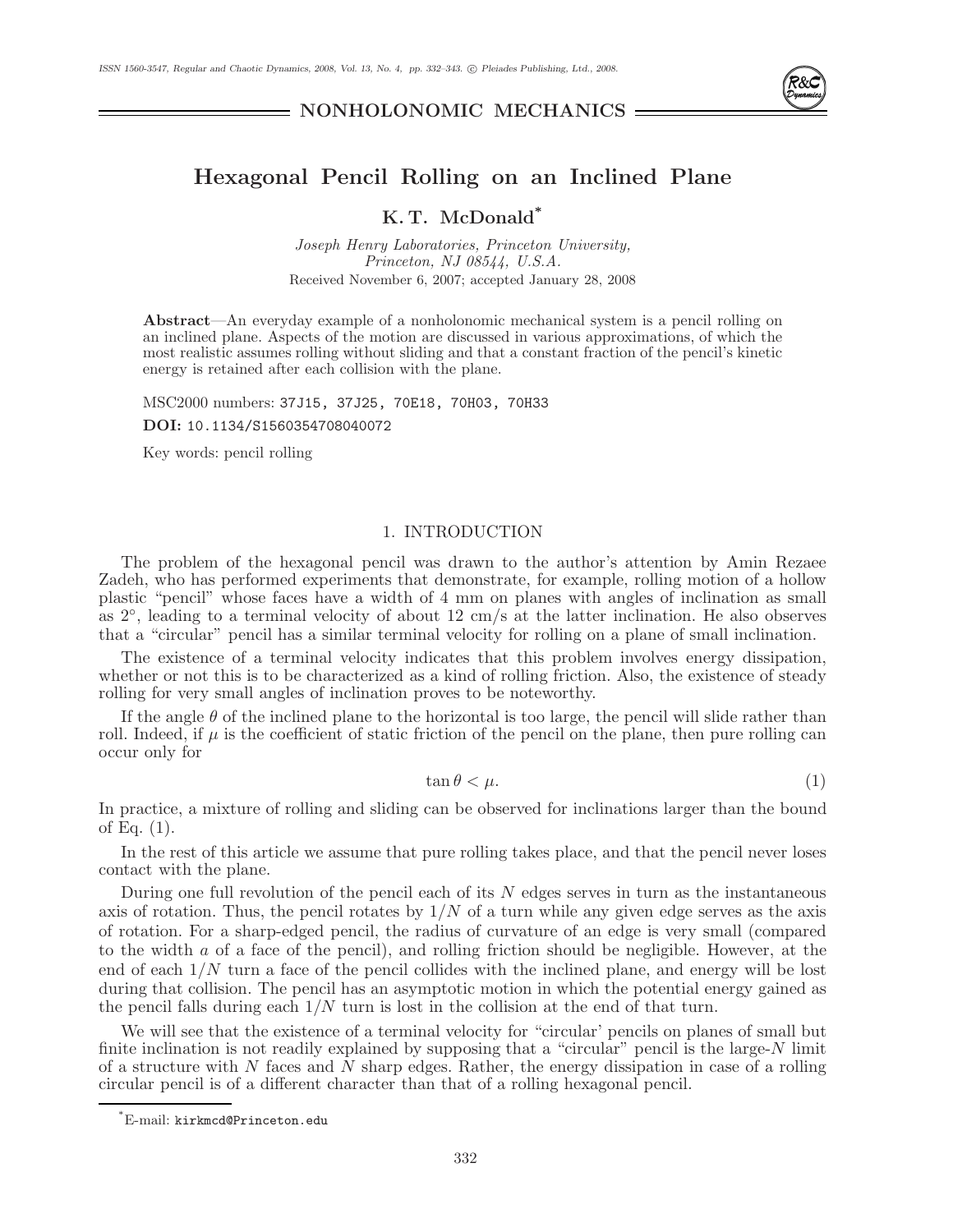The equation of motion of a sharp-edged pencil is simple, but it does not admit simple analytic solutions, nor even simple approximations based on initial conditions. Examples of the difficulties in integrating the equation of motion are given in the Appendix.

Section 2 gives a solution based on the assumption that energy dissipation in the collision of a face of the pencil with the inclined plane can be described by a coefficient of (in)elasticity,  $\epsilon$ , which is the fraction of the pencil's kinetic energy that is retained after a collision with the plane. This approach introduces an unknown parameter, but appears to the author to be the most appropriate simple description of a situation in which the elastic properties of materials cannot be ignored. Section 3 discusses the rolling motion of circular pencils, in which it appears more appropriate to consider a frictional torque that acts throughout the rotation. Section 4 presents an elegant solution with no free parameters based on a problem from the 1995 Boston Area Undergraduate Physics Competition [1] and the  $29^{th}$  International Physics Olympiad (July 4, 1988) [2], which supposes (somewhat unrealistically) that the impulsive forces during a collision of the pencil with the plane act entirely along one edge of the pencil, so that angular momentum is conserved.

This problem is an extensive elaboration of considerations of impulsive motion given, for example, by Routh [3].

### 2. ANALYSIS FOR  $N = 6$  VIA A COEFFICIENT OF (IN)ELASTICITY

If the plane has angle of inclination  $\theta < \pi/6$ , the center of mass of a hexagonal pencil rises during the first part of any 1/6 turn. Hence, the pencil will not roll down the plane from rest unless  $\theta > \pi/6$ .

2.1. 
$$
\theta > \pi/6
$$

In this case a (sharp-edged) pencil rolls down the plane spontaneously from rest.<sup>1)</sup>

The equation of motion of the rotating pencil is

$$
\tau = I\ddot{\alpha} = mga\sin\alpha,\tag{2}
$$

where, as shown in Fig. 1,  $\alpha$  is the angle to the vertical of line from the instantaneous axis of rotation of the pencil to its center of mass,  $a$  is the width of each of the six faces of the pencil, m is the mass of the pencil, I is the moment of inertia of the pencil about an edge, and  $q$  is the acceleration due to gravity. During each 1/6 turn,

$$
\theta - \pi/6 \leq \alpha \leq \theta + \pi/6. \tag{3}
$$



**Fig. 1.** A hexagonal pencil whose edges have width a rolling about a temporarily fixed edge on a plane of inclination  $\theta$  to the horizontal. The plane containing the axis of the pencil and the instantaneous axis of rotation makes angle  $\alpha$  to the vertical.

The equation of motion (2) is a so-called Mathieu equation, which does not lend itself to analytic solution. Instead, we use an energy analysis to estimate the asymptotic linear and angular velocity of the rolling pencil.

<sup>&</sup>lt;sup>1)</sup>Typical hexagonal pencils have rounded edges such that spontaneous rolling commences for  $\theta \approx \pi/9$ .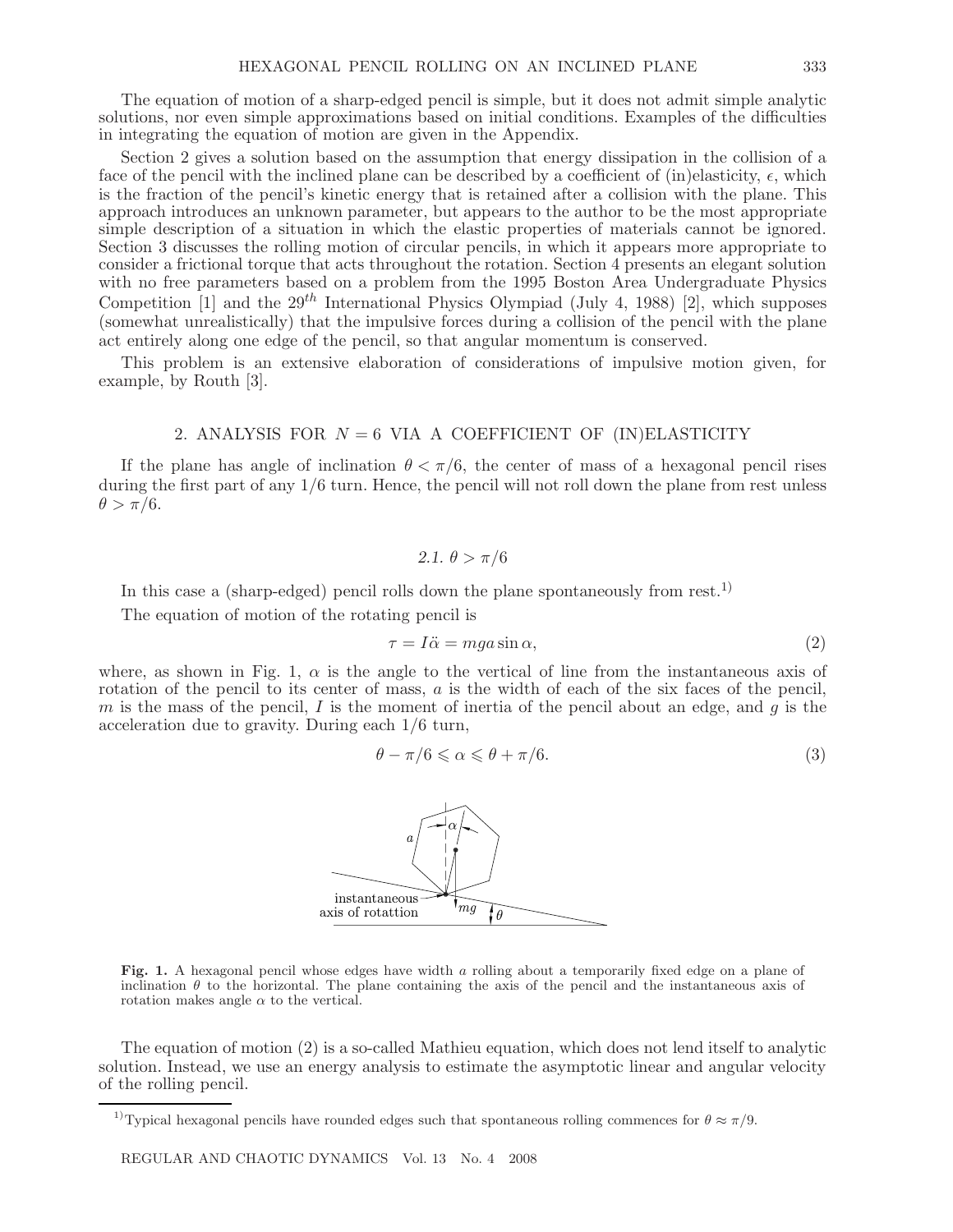

**Fig. 2.** The center of mass of a hexagonal pencil falls through height  $a \sin \theta$  during each  $1/6$  turn, where a is the width of a face of the pencil. For an  $N$ -sided pencil whose faces have width  $b$ , the center of mass falls by  $b \sin \theta$  during each  $1/N$  turn.

During each  $1/6$  turn, the center of mass of the pencil falls by height  $a \sin \theta$ , as shown in Fig. 2. Thus, gravity adds energy

$$
\Delta E = mga \sin \theta \tag{4}
$$

to the pencil each 1/6 turn.

At the end of each 1/6 turn, the pencil collides with the surface of the inclined plane. Let  $\epsilon$  ( $0 \leq \epsilon \leq 1$ ) be the coefficient of (in)elasticity for this collision, meaning that if the pencil has kinetic energy E just before a collision, it has kinetic energy  $\epsilon E$  just after the collision. The parameter  $\epsilon$  is essentially the square of the coefficient of restitution defined for one-dimensional collisions.

Then, at the beginning of the second 1/6 turn, the pencil has kinetic energy  $E_2 = \epsilon \Delta E$ , assuming that the pencil starts from rest. By induction, the energy at the beginning of the third 1/6 turn is  $E_3 = \epsilon(\epsilon + 1)\Delta E = (\epsilon^2 + \epsilon)\Delta E$ , and the energy at the beginning of the nth 1/6 turn is

$$
E_n = \epsilon \Delta E (1 + \epsilon + \epsilon^2 + \ldots + \epsilon^{n-2}) = \epsilon \Delta E \frac{1 - \epsilon^{n-1}}{1 - \epsilon}.
$$
 (5)

For any value of  $\epsilon$  less than one, the kinetic energy of the pencil at the beginning of a 1/6 turn approaches the asymptotic value

$$
E_{\infty} = \frac{\epsilon}{1 - \epsilon} \Delta E. \tag{6}
$$

Hence, the kinetic energy at the end of each 1/6 turn approaches the value

$$
E'_{\infty} = E_{\infty} + \Delta E = \frac{1}{1 - \epsilon} \Delta E.
$$
\n(7)

The asymptotic time-average linear velocity  $\langle v_{\infty} \rangle$  of the pencil is related to the asymptotic timeaverage angular velocity  $\langle \omega_{\infty} \rangle$  by noting that the pencil advances distance 6a during one full turn whose period is  $2\pi / \langle \omega_{\infty} \rangle$ ,

$$
\langle v_{\infty} \rangle = \frac{3}{\pi} a \langle \omega_{\infty} \rangle.
$$
 (8)

The asymptotic time-average angular velocity is related to the asymptotic time-average kinetic energy of the pencil by

$$
\frac{1}{2}I\left\langle \omega_{\infty}\right\rangle ^{2}=\left\langle E_{\infty}\right\rangle ,\tag{9}
$$

where  $I = kma^2$  is the moment of inertia of a hexagonal pencil about an edge,

$$
k = \frac{17}{12}
$$
 (solid hexagon),  $k = \frac{11}{6}$  (hexagonal shell). (10)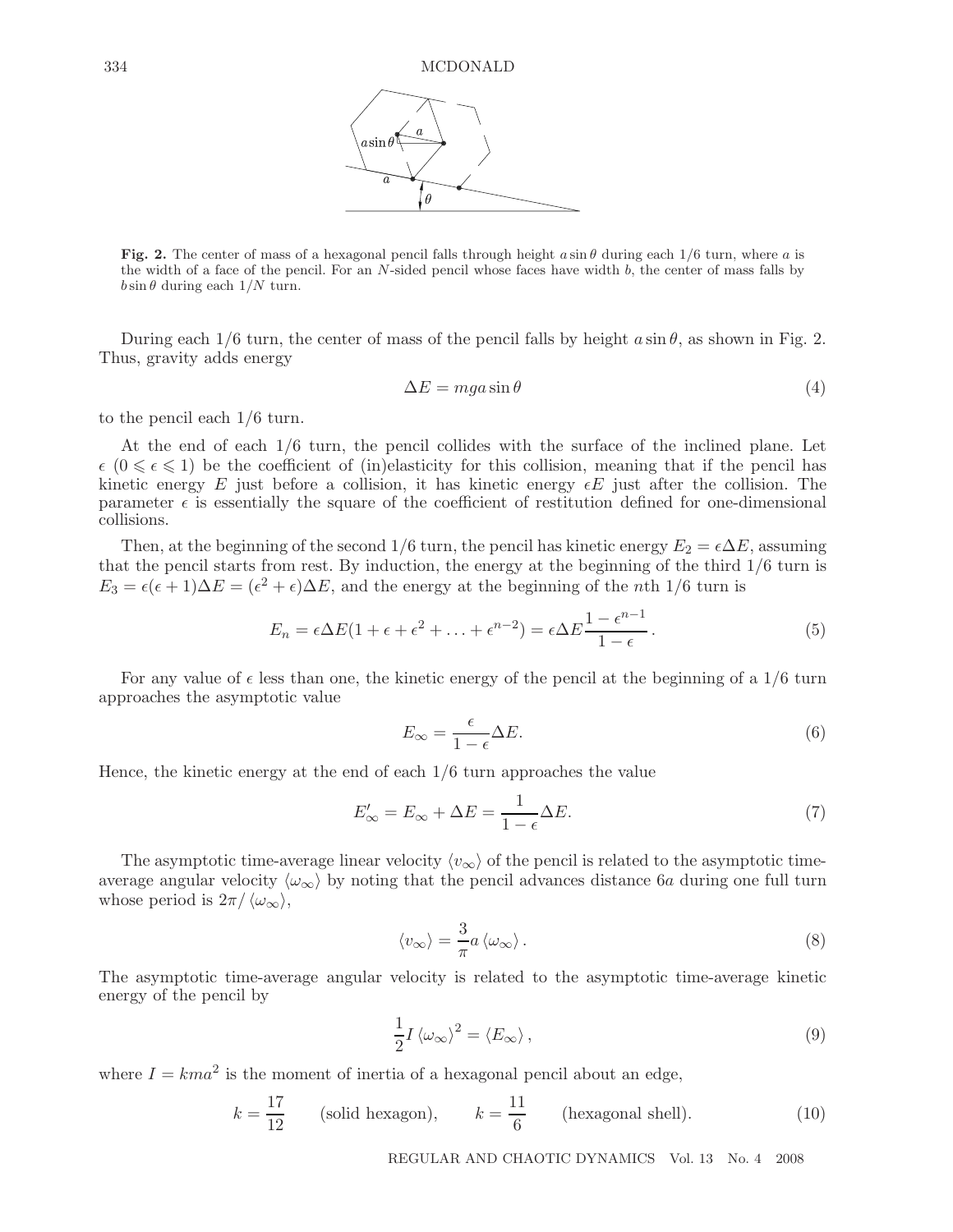One way to estimate the time-average asymptotic kinetic energy is to replace the average over time by an average over angle  $\alpha$ ,

$$
\langle E_{\infty} \rangle \approx E_{\infty} + \frac{3}{\pi} \int_{\theta - \pi/6}^{\theta + \pi/6} mga[\cos(\theta - \pi/6) - \cos \alpha] d\alpha = \frac{mga}{2} \left[ \frac{1 + \epsilon}{1 - \epsilon} \sin \theta - \left( \frac{6}{\pi} - \sqrt{3} \right) \cos \theta \right], (11)
$$

recalling Fig. 1. This analysis suggests that there is a minimum angle  $\theta_{\min}$  for steady rolling given by

$$
\tan \theta_{\min} = \frac{1 - \epsilon}{1 + \epsilon} \left( \frac{6}{\pi} - \sqrt{3} \right) = 0.178 \frac{1 - \epsilon}{1 + \epsilon}.
$$
\n(12)

The empirical evidence that steady rolling can exist for very small  $\theta$  suggests that the coefficient of (in)elasticity  $\epsilon$  is close to unity. However, we will find a slightly more restrictive limit on  $\theta_{\min}$  in Section 2.2.

Combining Eqs. (8), (9) and (11) we estimate the asymptotic linear velocity to be

$$
\langle v_{\infty} \rangle = \frac{3}{\pi} a \langle \omega_{\infty} \rangle \approx \frac{3}{\pi} \sqrt{\frac{ag}{k}} \sqrt{\frac{1+\epsilon}{1-\epsilon}} \sin \theta - 0.178 \cos \theta, \tag{13}
$$

which vanishes for  $\theta = \theta_{\min}$ .

2.2. 
$$
\theta < \pi/6
$$

In this case the pencil will not roll unless it is given an initial kinetic energy

 $E_1 > mga[1 - \cos(\pi/6 - \theta)],$  (14)

such that the center of mass of the pencil can rise to the vertical during the first 1/6 turn, as shown in Fig. 3.

**Fig. 3.** When a hexagonal pencil is at rest on a plane whose inclination is  $\theta < \pi/6$ , the center of mass of the pencil is at height  $a \cos[\pi/2 - (\theta + \pi/3)] = a \cos(\pi/6 - \theta)$  above its lowest point.

The pencil will not continue to roll through a second  $1/6$  turn unless sufficient energy remains after its collision with the plane. That is, we need the energy at the beginning of the second 1/6 turn to satisfy

$$
E_2 = \epsilon (E_1 + \Delta E) > mga[1 - \cos(\pi/6 - \theta)].
$$
\n(15)

Similarly, the energy at the beginning of the nth  $1/6$  turn must satisfy

$$
E_n = \epsilon^{n-1} E_1 + \epsilon \Delta E \frac{1 - \epsilon^{n-1}}{1 - \epsilon} > mga[1 - \cos(\pi/6 - \theta)],\tag{16}
$$

recalling the argument that led to Eq. (5). The asymptotic condition is that

$$
\frac{\epsilon}{1-\epsilon}\Delta E = \frac{\epsilon}{1-\epsilon} mga\sin\theta > mga[1-\cos(\pi/6-\theta)],\tag{17}
$$

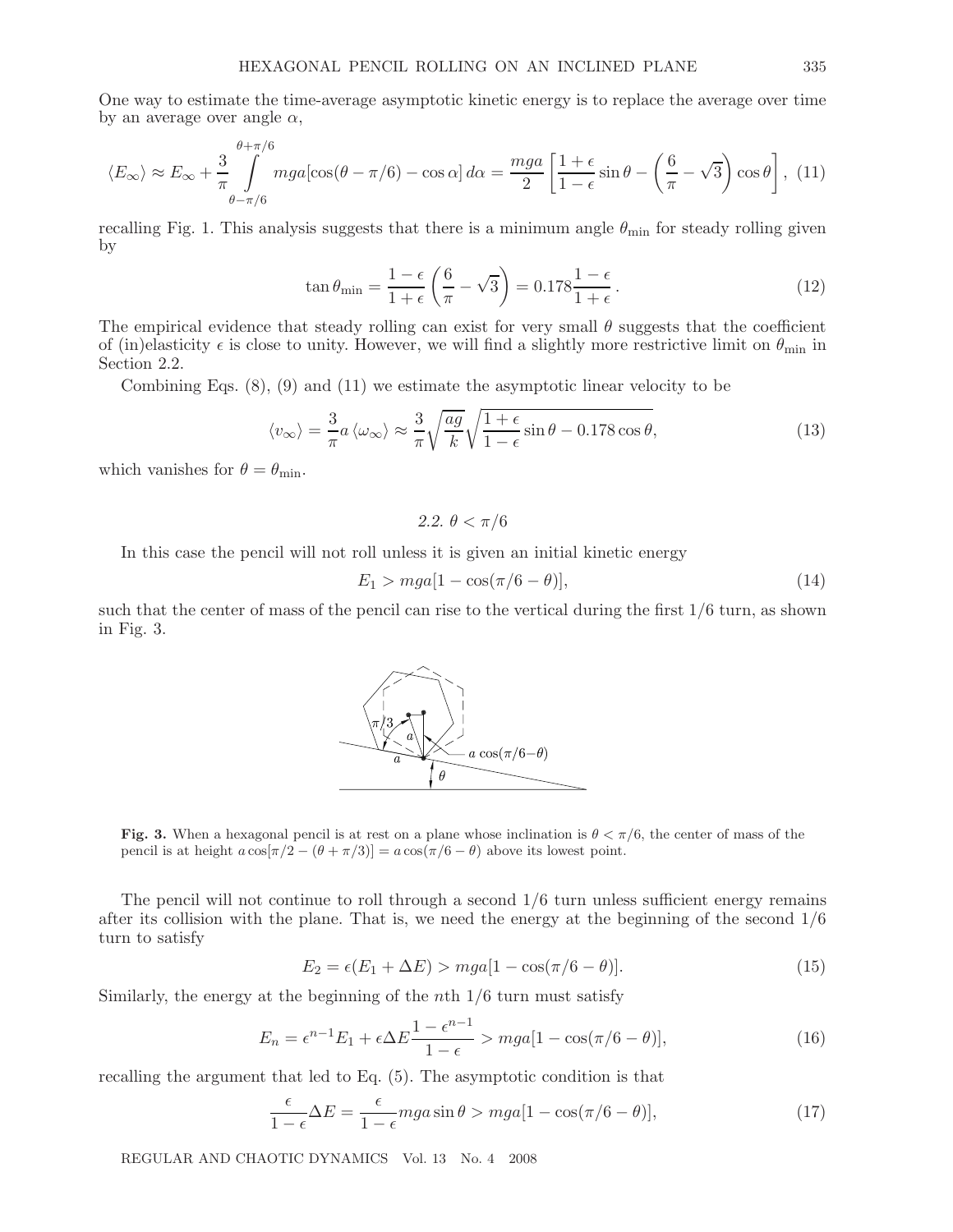or

$$
\epsilon > \frac{1}{1 + \frac{\sin \theta}{1 - \cos(\pi/6 - \theta)}}.
$$
\n(18)

For small  $\theta$  we must have

$$
\epsilon > \frac{1}{1 + \frac{\theta}{1 - \sqrt{3}/2}} \approx \frac{1}{1 + 7.46 \,\theta} \,. \tag{19}
$$

The value of  $\epsilon$  can be determined from Eq. (18), taken as an equality for the smallest angle of inclination  $\theta_{\min}$  at which the pencil continues to roll after being given an initial velocity. This leads to the relation

$$
\tan \theta_{\min} = \frac{1 - \epsilon}{1 + \epsilon} \left( \frac{2}{\cos \theta_{\min}} - \sqrt{3} \right) \approx 0.268 \frac{1 - \epsilon}{1 + \epsilon},\tag{20}
$$

where the approximation holds for small  $\theta_{\min}$ . This relation implies larger values of  $\theta_{\min}$  than given by our previous estimate (12).

If conditions (14) and (19) are both satisfied, then the energetics of the asymptotic rolling motion of the pencil are again described by Eqs.  $(4)$ – $(9)$ , and we can again estimate the asymptotic linear velocity of rolling by Eq. (13). In particular, the smallest asymptotic velocity occurs for a plane of inclination  $\theta_{\min}$ , and we estimate

$$
\langle v_{\infty} \rangle_{\text{min}} \approx \frac{1.1}{\pi} \sqrt{\frac{ag}{k}} \sqrt{\cos \theta_{\text{min}}} \approx \frac{1.1}{\pi} \sqrt{\frac{ag}{k}},\tag{21}
$$

which is essentially independent of the parameter  $\epsilon$ .

For a hollow pencil with faces of length  $a = 4$  mm, Eq. (21) predicts an asymptotic rolling velocity of 5 cm/s.

## *2.3. Will the Pencil Lose Contact with the Plane?*

If the normal force of the inclined plane on the pencil goes to zero, the pencil will lose contact with the plane.<sup>2)</sup> The limiting case is that the component  $mg \cos \theta$  of the force of gravity perpendicular to the plane is just sufficient to provide the acceleration of the center of mass of the pencil in this direction. Since the perpendicular distance of the center of mass from the plane is  $a\cos(\alpha - \theta)$ , as shown in Fig. 4, the acceleration of the center of mass towards the plane is

$$
a\ddot{\alpha}\cos(\alpha-\theta) = \frac{mga^2}{I}\sin\alpha\cos(\alpha-\theta) = \frac{g}{k}\sin\alpha\cos(\alpha-\theta),\tag{22}
$$

recalling Eq. (2).

The limiting condition is that, at the maximum angle  $\theta_{\text{max}}$  of inclination for rolling without slipping, m times the acceleration (22) equals the normal component of  $mg$ , or

$$
k \cos \theta_{\text{max}} = \sin \alpha \cos(\alpha - \theta_{\text{max}}). \tag{23}
$$

Since angle  $\alpha$  is never far from  $\theta$ , the condition (23) is roughly that

$$
\tan \theta_{\text{max}} \approx k,\tag{24}
$$

which is weaker than the condition (1),  $\tan \theta < \mu$ , for realistic values of the coefficient of static friction  $\mu$ .

 $^{2)}$ In [1] it is argued that the pencil will lose contact with the plane if the force of gravity on the pencil is insufficient to provide the centripetal acceleration of the center of mass of the pencil about the instantaneous axis of rotation. However, the frictional force parallel to the plane that acts on this axis to keep the pencil from slipping also contributes to the centripetal force, so the argument of [1] does not hold.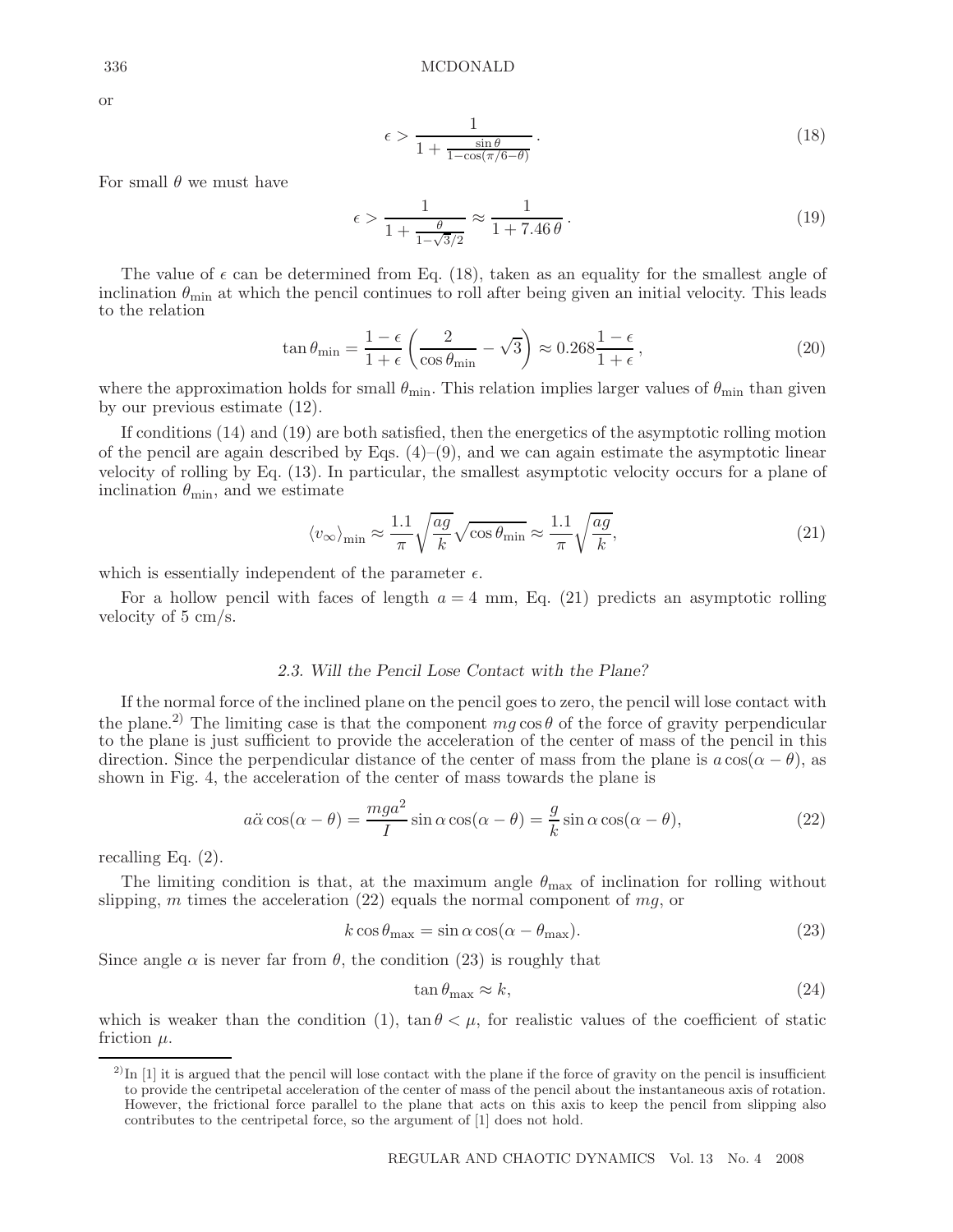

**Fig. 4.** When the radius of length a of the pencil makes angle  $\alpha$  to the vertical, the perpendicular distance from the center of mass to the inclined plane is  $a \cos(\alpha - \theta)$ .

## 3. THE LARGE-N LIMIT ("CIRCULAR" PENCIL)

Suppose the pencil has  $N$  sides, where  $N$  is large. In this case, the effective radius of curvature of an edge becomes large compared to the width of a face, and rolling friction becomes more important that collisional energy loss.

Nonetheless, we first suppose that rolling friction can be neglected.

## *3.1. Analysis Neglecting Rolling Friction*

Then, so long as the angle of inclination obeys  $\theta > \pi/N$  the pencil will roll spontaneously from rest. In the large- $N$  limit, the pencil always rolls spontaneously from rest, so we use an analysis similar to that of Section 2 to deduce the asymptotic rolling motion.

If the radius of the pencil is  $a$ , then the width of each of the  $N$  faces of the pencil is approximately  $2\pi a/N$ .

During each  $1/N$  turn, the center of mass of the pencil falls by height  $(2\pi/N)a\sin\theta$ . Hence, the kinetic energy of the pencil increases by

$$
\Delta E = \frac{2\pi}{N} mga \sin \theta. \tag{25}
$$

As in Section 2.1, we find that the asymptotic energies at the beginning and end of each  $1/N$ turn are

$$
E_{\infty} = \frac{\epsilon}{1 - \epsilon} \Delta E, \quad \text{and} \quad E'_{\infty} = \frac{1}{1 - \epsilon} \Delta E. \tag{26}
$$

Again, we estimate the asymptotic time-average kinetic energy as the average with respect to angle  $\alpha$  according to

$$
\frac{1}{2}I\left\langle\omega_{\infty}\right\rangle^{2} = \left\langle E_{\infty}\right\rangle \approx E_{\infty} + \frac{N}{2\pi} \int_{\theta - \pi/N}^{\theta + \pi/N} mg a [\cos(\theta - \pi/N) - \cos\alpha] \, d\alpha \approx \frac{2\pi}{N} \frac{mg a}{2} \frac{1 + \epsilon}{1 - \epsilon} \sin\theta, \tag{27}
$$

where  $I = kma^2$  with  $k \approx 3/2$  for a solid pencil and  $k \approx 2$  for a pencil in the form of a hollow shell. The asymptotic linear velocity  $\langle v_{\infty} \rangle$  of the pencil is

$$
\langle v_{\infty} \rangle = a \langle \omega_{\infty} \rangle = \sqrt{\frac{2a^2 \langle E_{\infty} \rangle}{I}} \approx \sqrt{\frac{2\pi a g}{Nk}} \sqrt{\frac{1+\epsilon}{1-\epsilon}} \sin \theta.
$$
 (28)

If the coefficient of restitution  $\epsilon$  has a value less than 1 independent of N (a doubtful assumption), our model predicts that the pencil rolls very slowly in the large-N limit. On the other hand, if  $\epsilon = 1$ , there is no finite asymptotic velocity to the rolling motion.

In practice, the rolling motion of a "circular" pencil on an inclined plane appears to have a finite asymptotic velocity. This suggests that our neglect of rolling friction in inappropriate for this case.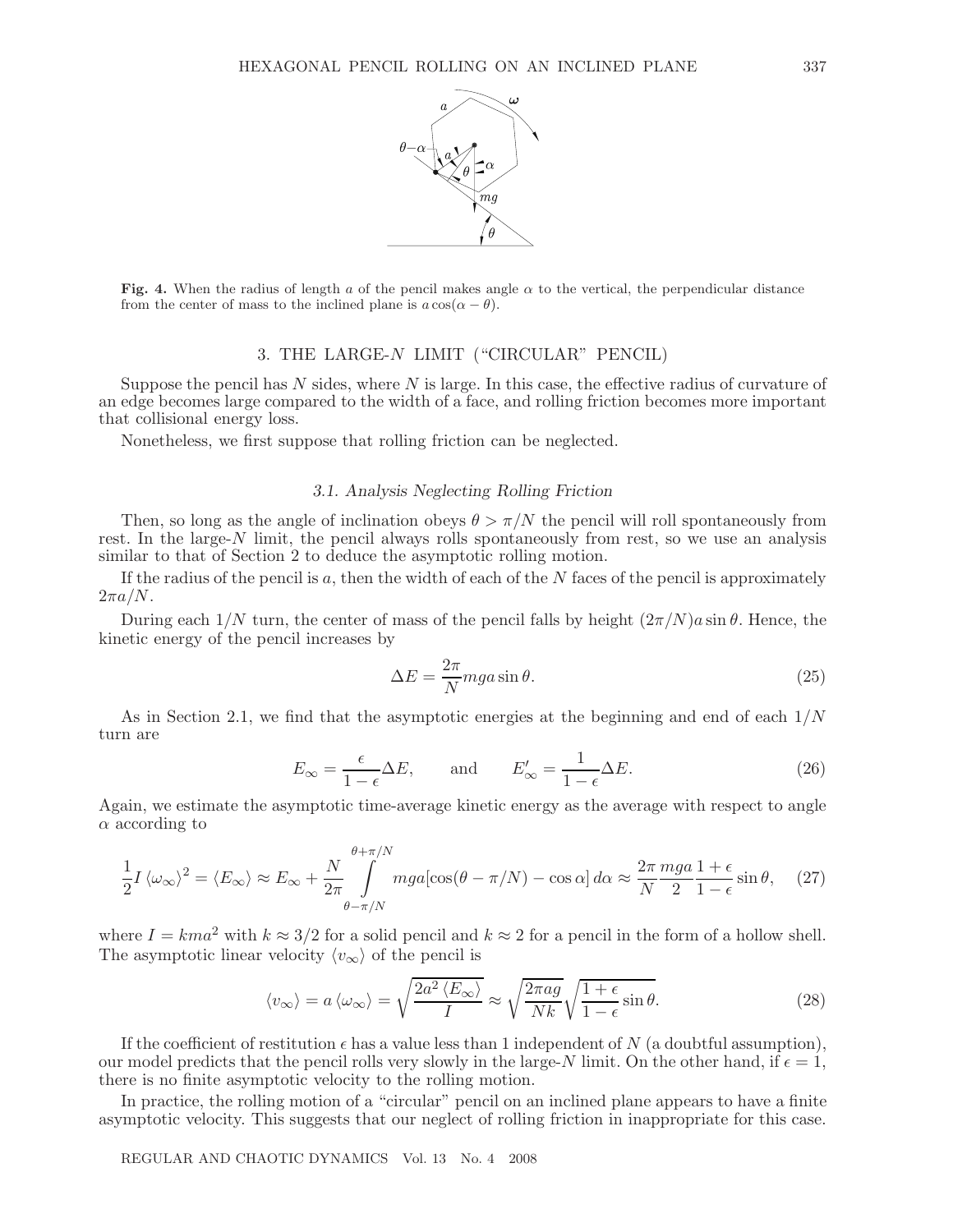#### 338 MCDONALD

#### *3.2. Analysis Including Rolling Friction and Neglecting Collisional Losses*

While the pencil is rotating about one of its  $N$  edges, there is in general a frictional torque  $\tau_{\text{friction}} = -K\omega^p \approx -Kv^p/a^p \equiv -Cv^p$  that we have neglected thus far, where p is a constant in the range 1-2. Adding this to the equation of motion (1), and noting that in the large-N limit the angle  $\alpha$  is essentially the same as angle  $\theta$  at all times, we have

$$
I\ddot{\alpha} = mga\sin\alpha - K\omega^p \approx mga\sin\theta - Cv^p. \tag{29}
$$

If we neglect collisional energy losses at the end of each  $1/N$  turn, then the terminal velocity of the pencil according to Eq. (29) is

$$
\langle v_{\infty} \rangle = \left(\frac{mga\sin\theta}{C}\right)^{1/p}.\tag{30}
$$

This result is much more satisfactory than Eq. (28), and indicates that rolling friction is important for a "circular" pencil, while collisional energy losses are important for a hexagonal pencil.

## 4. ANALYSIS ASSUMING THE IMPULSE ACTS ONLY ALONG THE EDGE NEWLY IN CONTACT WITH THE PLANE

This assumption was used in  $[1]$ , but in an inconsistent manner. A more consistent analysis was given in [2].

*4.1. Asymptotic Velocities at the Beginning and End of a* 1/N *Turn*

If the pencil has N faces, then the angle between adjacent major radii is  $\beta = 2\pi/N$ , as shown in Fig. 5. If a major radius has length a, then the width of a face is  $b = 2a \sin(\beta/2) = 2a \sin(\pi/N)$ .



**Fig. 5.** A pencil with N faces and major radius a has faces of width  $b = 2a \sin(\pi/N)$ .

At the end of a 1/N turn the center of mass of the pencil has velocity vector **v** perpendicular to the major radius from the center of mass to the edge that is the (old) instantaneous axis of rotation, as shown in Fig. 6. As the face of the pencil collides with the plane the instantaneous axis shifts to the adjacent major radius, and an impulsive force is exerted over the colliding face.



**Fig. 6.** Just before a collision of the pencil with the plane, the center-of-mass velocity **v** is perpendicular to the radius to the old instantaneous axis of motion. Vector **v**<sup>⊥</sup> is the component of **v** perpendicular to the new axis of rotation. The momentum impulse **P**, assumed to occur at the new axis of rotation, has component  $P_{\parallel}$ along the radius that intercepts this axis.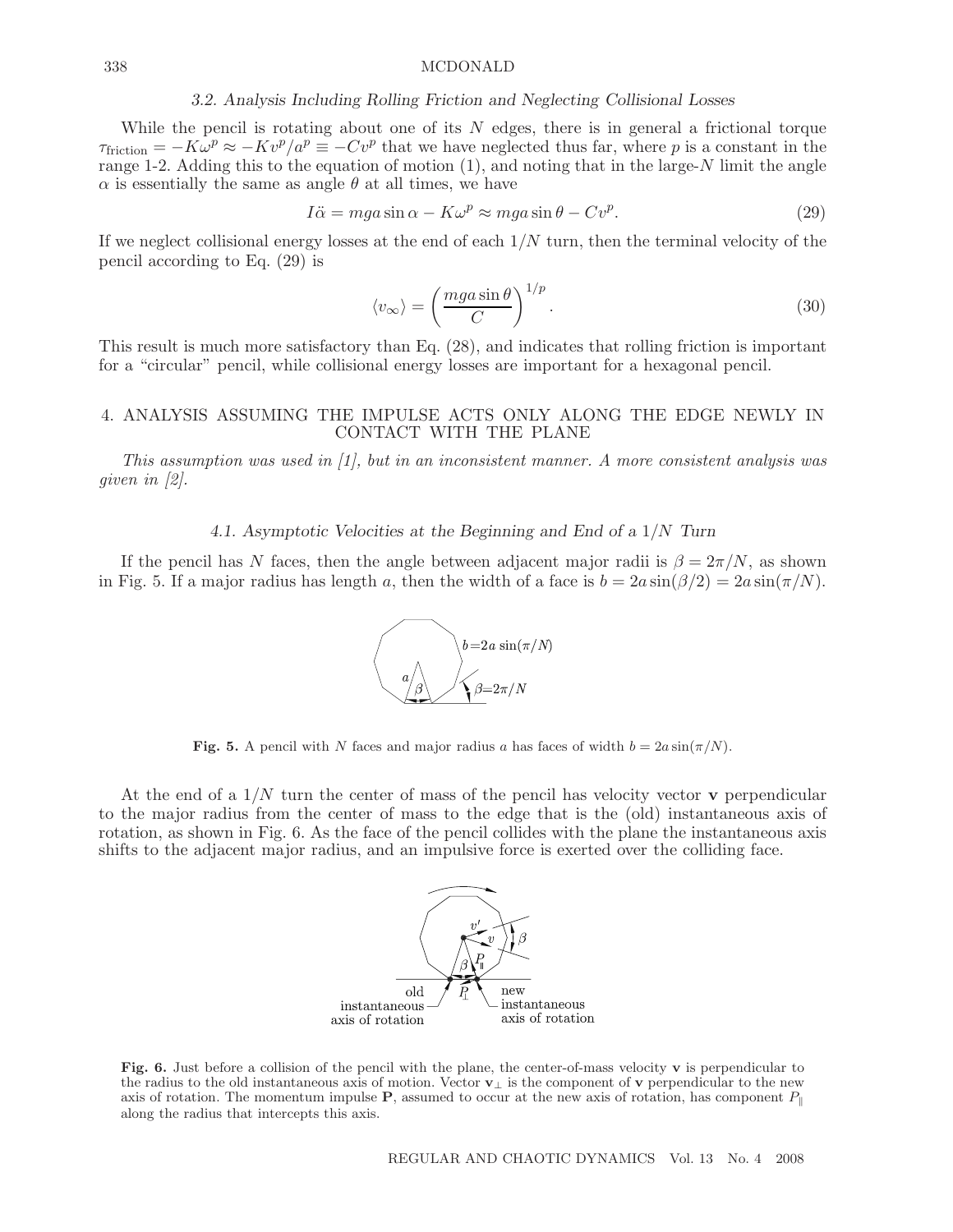An idealization is that this impulsive force is concentrated along the edge that becomes the new instantaneous axis. This assumption is not too plausible, but it leads to an analysis that has no free parameters (for given a and N of the pencil and angle of inclination  $\theta$ ).

Since the impulsive force acts by assumption only on the new axis of rotation, angular momentum L is conserved about this axis. If we label the velocity of the center of mass just after the collision as  $v' = a\omega'$ , then the angular momentum just after the collision is  $L' = I\omega'$ , where  $I = kma^2$  is the moment of inertia of the pencil about an edge, and

$$
k_{\text{solid}} = \frac{7}{6} + \frac{1}{3}\cos^2\frac{\pi}{N}, \qquad k_{\text{shell}} = \frac{2}{3}\left(2 + \cos^2\frac{\pi}{N}\right). \tag{31}
$$

For a hexagonal pencil,  $k_{\text{solid}} = 17/12$  and  $k_{\text{shell}} = 11/6$ , while in the large-N limit,  $k_{\text{solid}} = 3/2$  and  $k_{\text{shell}} = 2$  as expected.

Just before the collision the angular momentum about the new axis is calculated as the sum of the angular momentum about the axis of the pencil plus the angular momentum of the motion of the center of mass about the new axis. If  $v = a\omega$  is the velocity of the center of mass just before the collision, the component of this velocity transverse to the new axis is  $v_{\perp} = v \cos \beta = a \omega \cos \beta$ . The moment of inertia of the pencil about its axis is  $I_{CM} = I - ma^2$  using the parallel-axis theorem. Hence, the angular momentum of the pencil about the new axis just before the collision is

$$
L = I_{CM}\omega + mav_{\perp} = (k - 1 + \cos\beta)ma^2\omega = L' = kma^2\omega',\tag{32}
$$

invoking conservation of angular momentum about the new axis. Thus,

$$
\frac{\omega'}{\omega} = \frac{v'}{v} = \frac{k - 1 + \cos\beta}{k} = 1 - \frac{1 - \cos\frac{2\pi}{N}}{k}.
$$
\n(33)

For example,  $\omega'/\omega = 11/17$  for a solid hexagonal pencil  $(\cos \beta = 1/2)$ ,  $\omega'/\omega = 8/11$  for a hollow hexagonal pencil, and  $\omega'/\omega = 1$  in the limit of a circular pencil whether solid or hollow.

We can confirm the result (33) by an analysis that includes the impulse on the edge newly in contact with the inclined plane. As shown in Fig. 6, we let  $P_{\parallel}$  be the component of the impulse along the line from the edge to the axis of the pencil, and  $P_{\perp}$  be the component transverse to this line. The changes in linear momentum of the pencil caused by these impulses are

$$
P_{\parallel} = mv\sin\beta = ma\omega\sin\beta, \tag{34}
$$

$$
P_{\perp} = mv \cos \beta - mv' = ma(\omega \cos \beta - \omega'), \qquad (35)
$$

while the change in angular momentum about the axis of the pencil is given by

$$
(k-1)ma^2(\omega - \omega') = I_{CM}(\omega - \omega') = -aP_{\perp} = ma^2(\omega' - \omega \cos \beta),
$$
\n(36)

which leads again to Eq. (33).

The solution given in [1] seems to be based on the assumption that  $P_{\perp} = 0$ , in which case Eq. (35) implies that  $\omega' = \omega \cos \beta$ , as claimed there. However, this assumption is inconsistent with conservation of angular momentum about the edge newly in contact with the plane  $(Eqs. (32)-(33))$ , and also inconsistent with the torque analysis (36) about the axis of the pencil.

The kinetic energy lost in the collision is given by

$$
\Delta E = \frac{1}{2}I(\omega^2 - {\omega'}^2) = \frac{kmv^2}{2}\left(1 - \frac{{\omega'}^2}{\omega^2}\right),\tag{37}
$$

where  $v$  is the velocity of the center of mass of the pencil just before the collision. In the large- $N$ limit where  $\omega' = \omega$ , no energy is lost during the collision.

During each  $1/N$  turn the center of mass of the pencil falls by height  $h = b \sin \theta$ , recalling Fig. 2, and gravitational potential energy mgh is converted into kinetic energy. The asymptotic condition is that the potential energy gained during each  $1/N$  turn equals the kinetic energy lost during the collision at the end of that turn.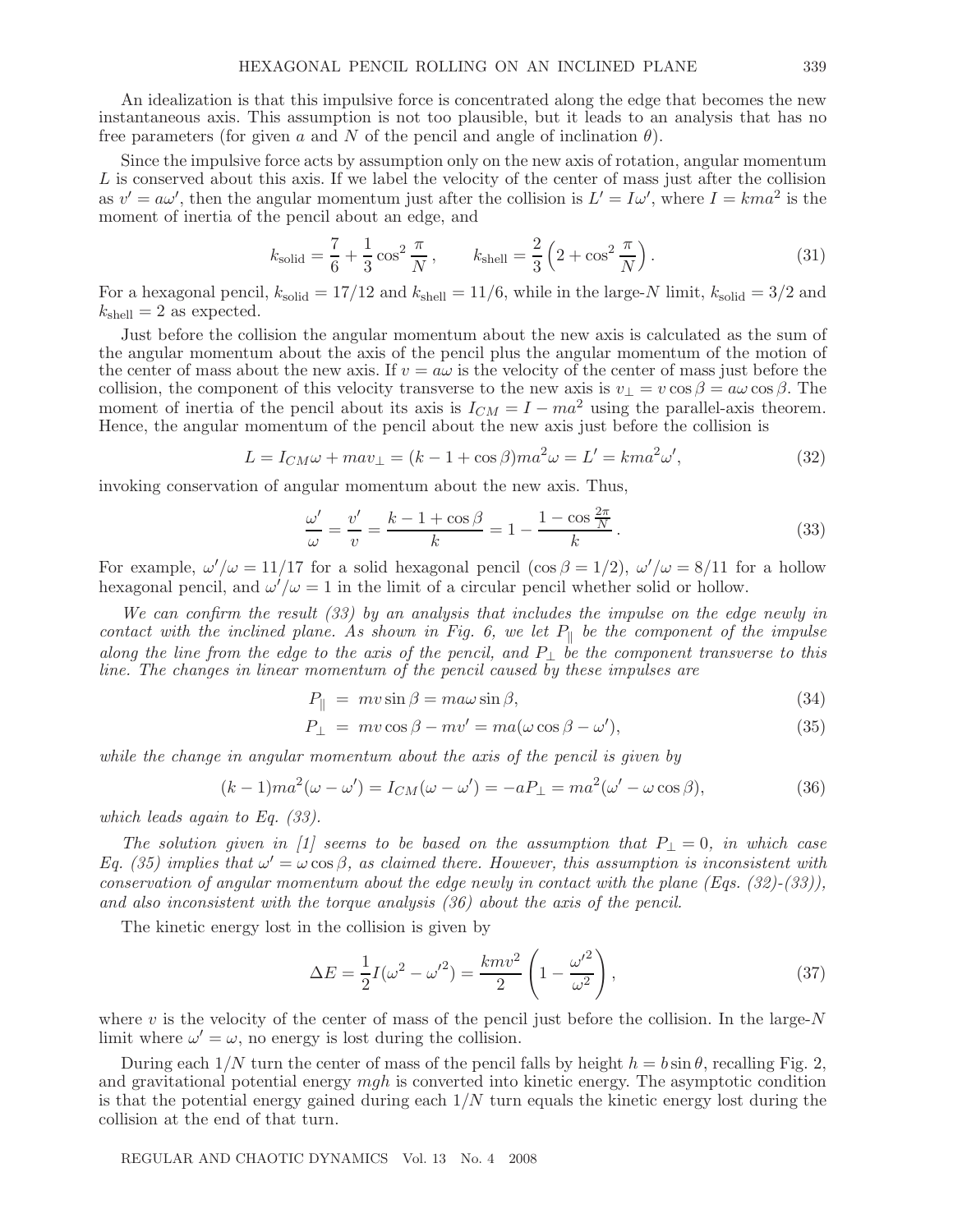#### 340 MCDONALD

The asymptotic velocity  $v_e$  of the center of mass at the end of a  $1/N$  turn is given by

$$
mgb\sin\theta = \Delta E = \frac{kmv_e^2}{2}\left(1 - \frac{\omega'^2}{\omega^2}\right). \tag{38}
$$

or

$$
v_e^2 = \frac{4ag}{k} \frac{\sin \frac{\pi}{N}}{1 - \omega'^2 / \omega^2} \sin \theta.
$$
 (39)

Since  $\Delta E \rightarrow 0$  in the large-N limit, there is no finite asymptotic velocity for any nonzero value of the inclination  $\theta$  in this limit.

The asymptotic velocity  $v<sub>b</sub>$  of the center of mass at the beginning of a  $1/N$  turn is the same as the asymptotic velocity just after a collision,

$$
v_b^2 = v_e^2 \frac{{\omega'}^2}{\omega^2} = \frac{4ag}{k} \frac{\frac{{\omega'}^2}{\omega^2} \sin \frac{\pi}{N}}{1 - {\omega'}^2 / {\omega^2}} \sin \theta.
$$
 (40)

#### *4.2. Asymptotic Average Linear Velocity*

We now estimate the asymptotic average linear velocity  $\langle v_{\infty} \rangle$  of the pencil parallel to the inclined plane.

If the angle of inclination obeys  $\theta < \beta/2 = \pi/N$ , then the center of mass of the pencil first rises and then falls during a  $1/N$  turn, and hence the center-of-mass velocity first falls below  $v<sub>b</sub>$  and then rises to  $v_e$ . In contrast, if  $\theta > \beta/2$ , then the center of mass always falls and the velocity of the center of mass increases monotonically with time from  $v_b$  to  $v_e$ .



 $4.2.1. \theta > \pi/N$ 

In this case the center of mass velocity increases monotonically during a  $1/N$  turn, and we estimate the asymptotic average velocity  $\langle v_{\infty} \rangle$  parallel to the inclined plane as

$$
\langle v_{\infty}^2 \rangle \approx \frac{v_b^2 + v_e^2}{2} = \frac{2ag}{k} \frac{1 + \omega'^2 / \omega^2}{1 - \omega'^2 / \omega^2} \sin \frac{\pi}{N} \sin \theta, \tag{41}
$$

recalling Eqs.  $(39)$  and  $(40)$ .

In the large-N limit no energy is lost during collisions according to the model of this section, so the asymptotic average velocity diverges, in contrast to the predictions of the models of secs. 2 and 3.

4.2.2. 
$$
\theta < \pi/N
$$

In this case the pencil has minimum angular velocity when angle  $\alpha = 0$  and the center of mass is directly above the point of contact.

The dependence of angular velocity  $\omega$  on angle  $\alpha$  can be found from conservation of energy. Noting that the angle  $\alpha_e$  at the end of a  $1/N$  turn is

$$
\alpha_e = \theta + \frac{\beta}{2} = \theta + \frac{\pi}{N},\tag{42}
$$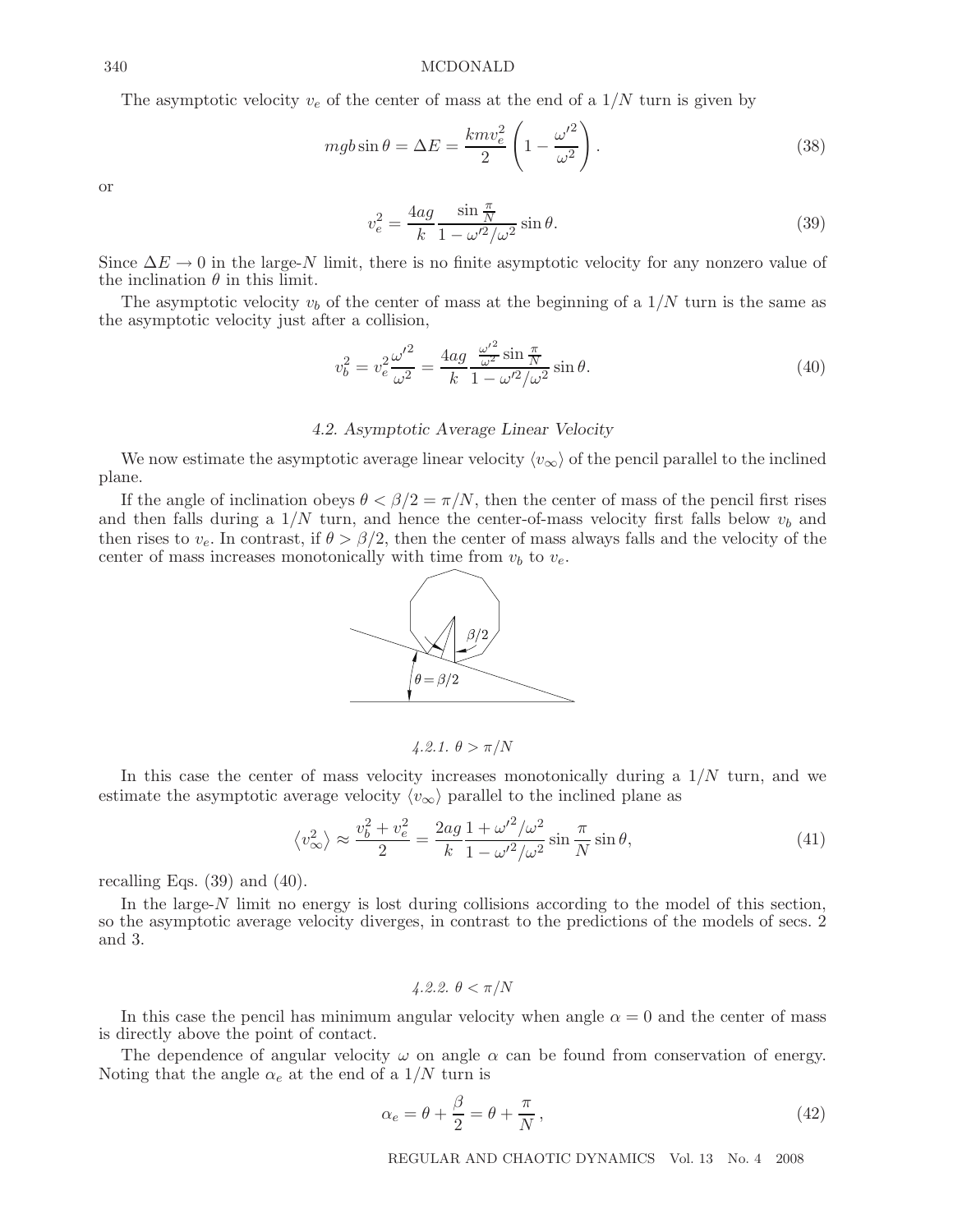we have

$$
\frac{1}{2}I\omega^2(\alpha) = \frac{1}{2}I\omega_e^2 - mga(\cos\alpha - \cos\alpha_e),\tag{43}
$$

or

$$
\omega^2(\alpha) = \omega_e^2 - \frac{2g}{ak}(\cos \alpha - \cos \alpha_e). \tag{44}
$$

Thus, the minimum angular velocity follows from Eq. (44) as

$$
\omega_{\min}^2 = \omega_e^2 - \frac{2g}{ak}(1 - \cos \alpha_e). \tag{45}
$$

The minimum angle  $\theta_{\min}$  of inclination such that asymptotic rolling motion can exist corresponds to  $\omega_{\rm min} = 0$  and follows from Eqs. (39), (42) and (45) as

$$
\sin \theta_{\min} = \frac{1 - \omega'^2 / \omega^2}{2 \sin \frac{\pi}{N}} \left[ 1 - \cos \left( \theta_{\min} + \frac{\pi}{N} \right) \right]. \tag{46}
$$

In the large-N limit  $\theta_{\min} \approx (\pi/N)^3$ , which is negligible. For a hexagonal pencil  $(N = 6)$ , Eq. (46) leads to the relation

$$
1 - \left(\frac{4k^2}{4k - 1} - \frac{1}{2}\right) \sin \theta_{\min} = \frac{\sqrt{3}}{2} \cos \theta_{\min},\tag{47}
$$

or

$$
\theta_{\min} = 6.6^{\circ} \qquad \text{(solid hexagon)}, \qquad \theta_{\min} = 4.8^{\circ} \qquad \text{(hollow hexagon)}, \tag{48}
$$

The result (48) tells us that the present analysis is not a good approximation to the motion of real pencils, which exhibit asymptotic rolling motion even for angles of inclination as little as 2◦.

Nonetheless, we complete the analysis by supposing that  $\theta_{\min} < \theta < \pi/N$ , for which we estimate the average asymptotic angular velocity  $\langle \omega_{\infty} \rangle$  as

$$
\left\langle \omega_{\infty}^{2} \right\rangle \approx \frac{\omega_{\min}^{2} + \omega_{e}^{2} + \omega_{b}^{2}}{3} = \frac{2g}{3ak} \left[ 2 \frac{2 + \omega'^{2} / \omega^{2}}{1 - \omega'^{2} / \omega^{2}} \sin \frac{\pi}{N} \sin \theta + \cos \left( \theta + \frac{\pi}{N} \right) - 1 \right]. \tag{49}
$$

During one full turn the pencil advances distance Nb along the plane, so

$$
\langle v_{\infty} \rangle = \frac{Nb}{T_{\infty}} = \frac{Nb \langle \omega_{\infty} \rangle}{2\pi} = \frac{N}{\pi} \sin \frac{\pi}{N} a \langle \omega_{\infty} \rangle, \qquad (50)
$$

and our estimate of the asymptotic average linear velocity is

$$
\langle v_{\infty} \rangle \approx \frac{N}{\pi} \sin \frac{\pi}{N} \sqrt{\frac{2ag}{3k} \left[ 2 \frac{2 + \omega'^2 / \omega^2}{1 - \omega'^2 / \omega^2} \sin \frac{\pi}{N} \sin \theta + \cos \left( \theta + \frac{\pi}{N} \right) - 1 \right]}.
$$
 (51)

For a hexagonal pencil, we find

$$
\langle v_{\infty} \rangle \approx \frac{3}{\pi} \sqrt{\frac{2ag}{3k} \left[ \frac{12k^2 - 4k + 1}{4k - 1} \sin \theta + \cos \left( \theta + \frac{\pi}{6} \right) - 1 \right]}
$$
 (hexagonal pencil). (52)

#### 5. SUMMARY

Observations of asymptotic rolling of a hexagonal pencil on inclined planes of angles as small at  $2<sup>°</sup>$  to the horizontal are not consistent with the model (Section 4) that angular momentum is conserved in the collisions of the pencil with the plane. A better model (Section 2) is that a constant fraction  $\epsilon$  of the pencil's kinetic energy is retained after each collision. This model indicates that  $\epsilon \approx 0.8$  for the pencil that could still roll down a 2<sup>°</sup> plane. However, the model of nearly elastic collision of the pencil with the plane does not predict a finite asymptotic velocity for rolling of a "circular" pencil; rather rolling friction limits the velocity in this case (Section 3).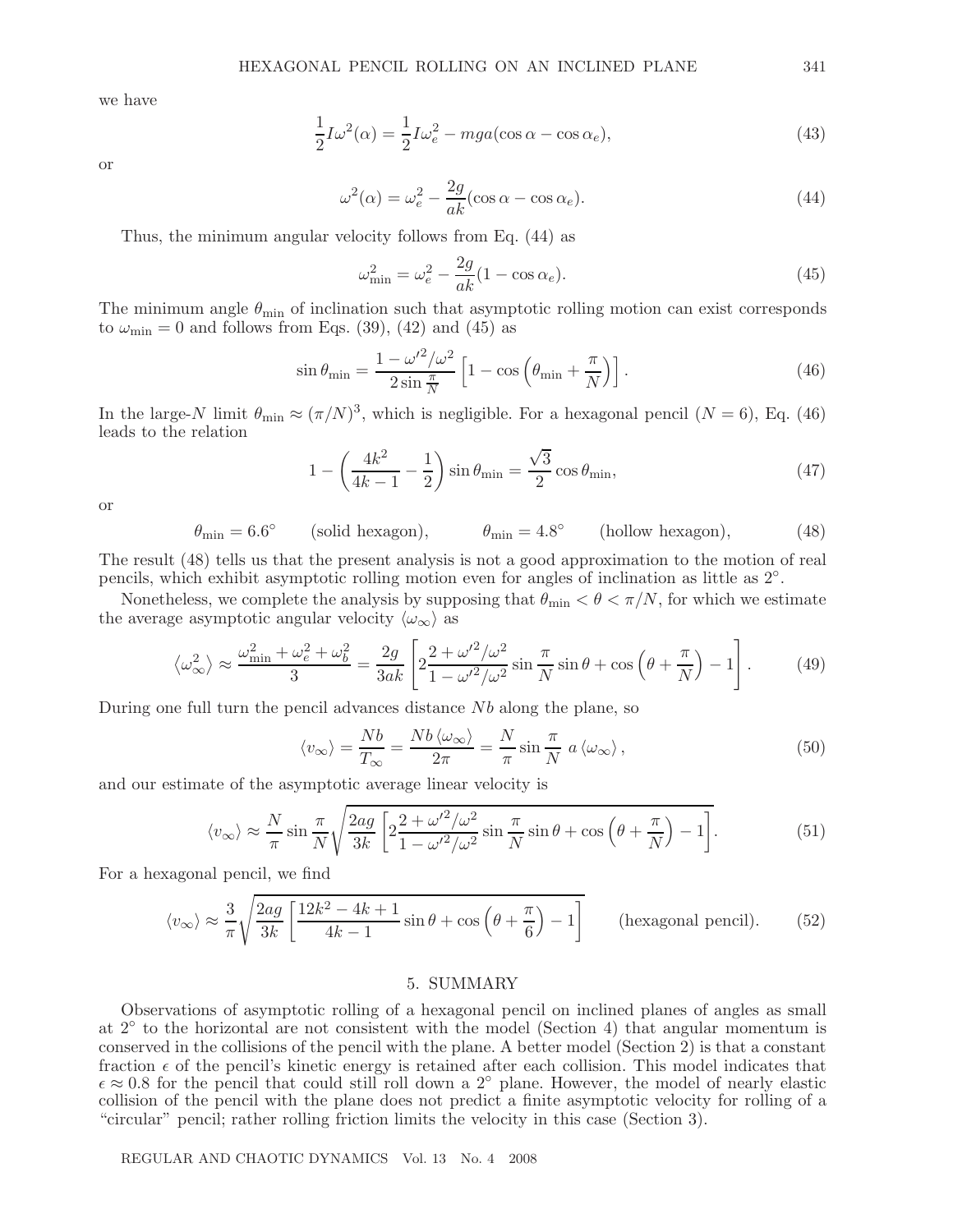#### 342 MCDONALD

## APPENDIX. APPROXIMATE SOLUTION TO THE EQUATION OF MOTION OF A HEXAGONAL PENCIL FOR SMALL  $\theta$

If we knew the period  $T_{\infty}$  of a 1/6 turn during the asymptotic rolling motion, we could calculate the asymptotic linear velocity according to

$$
\langle v_{\infty} \rangle = \frac{a}{T_{\infty}},\tag{53}
$$

since the pencil advances distance a along the incline during each  $1/6$  turn. Here, we estimate the period  $T_{\infty}$  via various approximate solutions to the equation of motion (2). However, these estimates are not better than Eq. (13) which was obtained by the energy method.

The largest value of angle  $\alpha$  during a 1/6 turn is  $\pi/6 + \theta$ , so the approximation sin  $\alpha \approx \alpha$  is still reasonably valid for small  $\theta \ll \pi/6$ . Hence, the equation of motion (2) is approximately

$$
I\ddot{\alpha} = kma^2\ddot{\alpha} = mga\sin\alpha \approx mga\alpha, \qquad (\theta \ll 1)
$$
\n(54)

and we obtain the approximate solution

$$
\alpha \approx Ae^{\sqrt{g/ka}t} + Be^{-\sqrt{g/ka}t} = (A+B)\cosh\sqrt{\frac{g}{ka}}t + (A-B)\sinh\sqrt{\frac{g}{ka}}t.
$$
 (55)

The constants A and B can be determined from the initial conditions. We define time  $t = 0$  to be the beginning of a 1/6 turn, so

$$
\alpha(0) = A + B = \theta - \frac{\pi}{6}.
$$
\n
$$
(56)
$$

The angular velocity at the beginning of a 1/6 turn is

$$
\omega(0) = \dot{\alpha}(0) = \sqrt{\frac{g}{ka}}(A - B). \tag{57}
$$

This varies from turn to turn, so the integration of the equation of motion must be supplemented by a model of the collision as the end of each 1/6 turn.

In the rest of this Appendix we restrict our attention to the asymptotic rolling motion, for which in the model of Section 2,

$$
\omega_{\infty}(0) = \sqrt{\frac{2E_{\infty}}{I}} = \sqrt{\frac{g}{ka}} \sqrt{\frac{2\epsilon \sin \theta}{1 - \epsilon}}.
$$
\n(58)

recalling Eqs. (4) and (6). Thus,

$$
A - B = \sqrt{\frac{2\epsilon \sin \theta}{1 - \epsilon}},\tag{59}
$$

and

$$
\alpha \approx \left(\theta - \frac{\pi}{6}\right) \cosh\sqrt{\frac{g}{ka}}t + \sqrt{\frac{2\epsilon \sin\theta}{1-\epsilon}} \sinh\sqrt{\frac{g}{ka}}t. \tag{60}
$$

The asymptotic period  $T_{\infty}$  of a 1/6 turn, which ends with  $\alpha = \theta + \pi/6$ , is related by Eq. (60) as

$$
\sqrt{\frac{2\epsilon \sin \theta}{1 - \epsilon}} \sinh \sqrt{\frac{g}{ka}} T_{\infty} \approx \frac{\pi}{6} \left( 1 + \cosh \sqrt{\frac{g}{ka}} T_{\infty} \right),\tag{61}
$$

or

$$
\tanh\sqrt{\frac{g}{ka}}\frac{T_{\infty}}{2} \approx \frac{\pi}{6}\sqrt{\frac{1-\epsilon}{2\epsilon\sin\theta}},\tag{62}
$$

where we suppose that  $\theta \ll \pi/6$ .